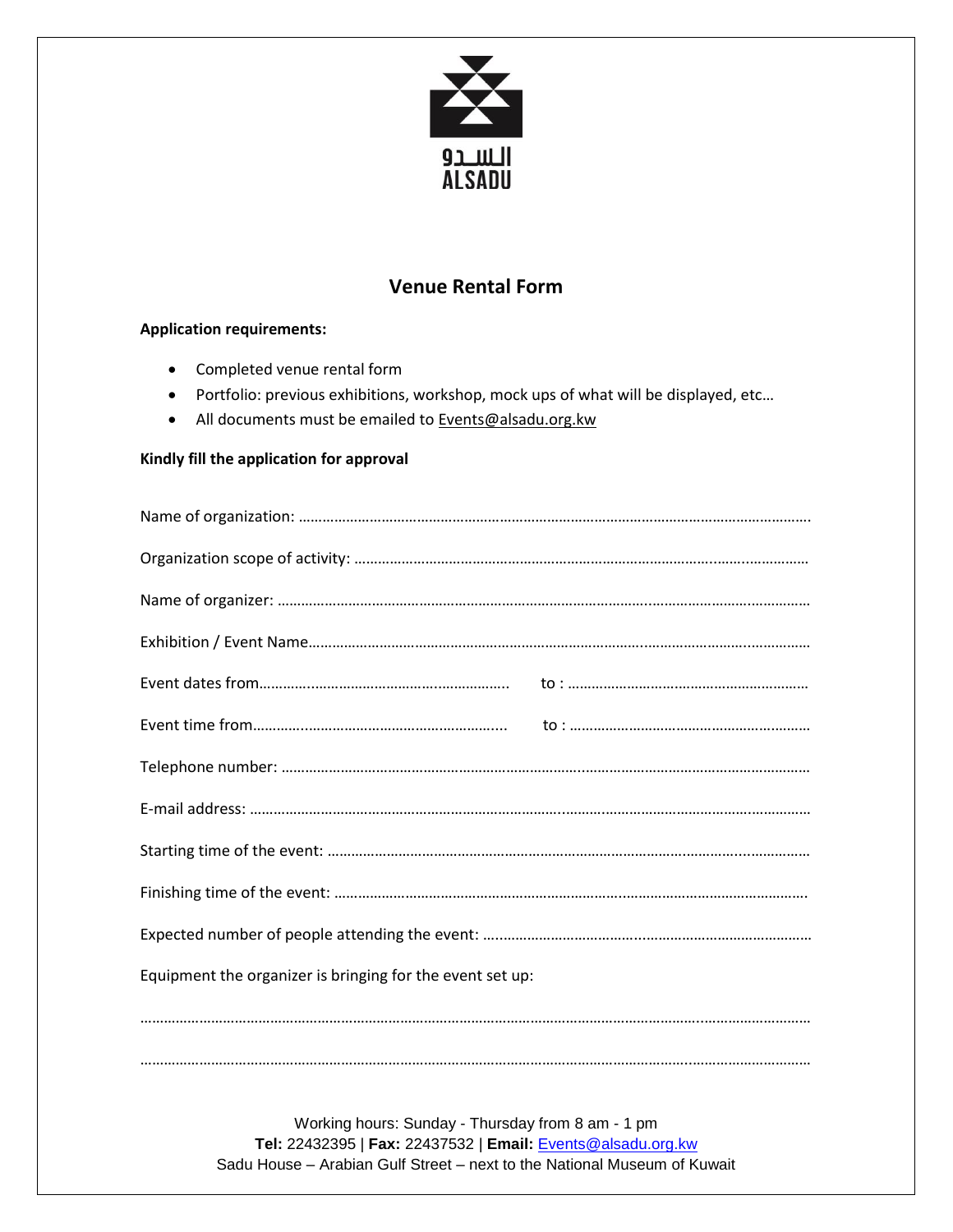

| <b>Venues</b>                                                                                          | <b>Price</b>              | Mark the Venue/<br><b>Service needed</b> |
|--------------------------------------------------------------------------------------------------------|---------------------------|------------------------------------------|
| <b>Art Courtyard</b><br>$(10.30 \times 7.90 \text{ m})$                                                | <b>KWD 300</b>            |                                          |
| <b>Weaving Courtyard</b><br>$(7.85 \times 8.30 \text{ m})$                                             | <b>KWD 150</b>            |                                          |
| Gallery (Room n10)<br>$(6.70 \times 3.50 \text{ m})$                                                   | <b>KWD 50</b>             |                                          |
| Gallery (Room n11)<br>$(8.50 \times 3.50 \text{ m})$                                                   | <b>KWD 50</b>             |                                          |
| Over time for two workers (Sat-Thurs)<br>Before 8 AM (no earlier than 6 AM)<br>1 PM-4 PM<br>After 8 PM | <b>KWD 1.500</b><br>/Hour |                                          |
| Over time for two workers Fridays<br><b>And National Holidays</b>                                      | KWD <sub>3</sub><br>/Hour |                                          |
| <b>Insurance deposit</b>                                                                               | <b>KWD 100</b>            |                                          |
| (for office use)                                                                                       |                           |                                          |
| <b>Total</b>                                                                                           |                           |                                          |

Please take note of the following:

- Your request will be evaluated and answered within two working days.
- Kindly note that 50% of the event fees should be paid upfront on confirmation.
- 50 % will be deducted from the deposit in case we receive cancellation request within one month from the event date.
- Set up time should be consulted and discussed with the AlSadu Exhibition coordinator
- CAPACITY: The capacity for how many booths can be displayed in each courtyard are as follows:
	- o Main Court Yard: 16 booths maximum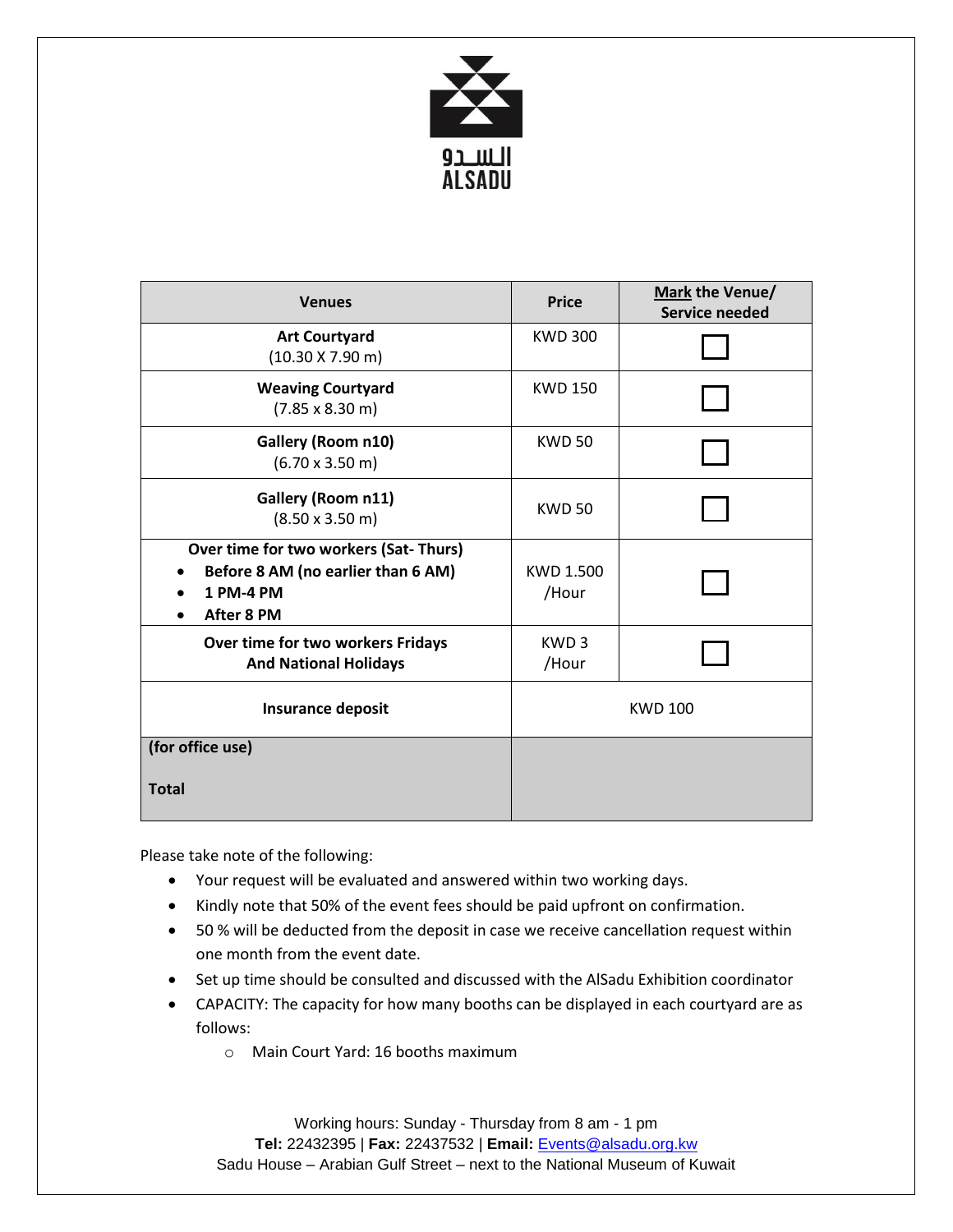

## o Weaving Court yard: 6 Booths maximum

### **VENUE RENTAL CONDITIONS POLICY**

We reserve the right to cancel any booking if maintenance or building works are required, or if a breach of conditions has occurred.

- Notification will be sent as soon as possible
- There is minimum booking period of 2 weeks. Bookings may be accepted for other periods by prior arrangement only.
- All applications are subject to an approval process. On receipt of confirmation of the booking, the applicant is required to pay 50% of the total amount to secure the booking. They will have three days after they are notified to pay the 50 %.
- Full booking charges must be paid on receipt of invoice before the event.
- Full payment must be received before the event takes place.
- Hire of the event space does not include the management and co-ordination of functions and events. Hirers are responsible for the organization and co-ordination of all details regarding their functions.
- All functions are to cease by 8pm. Hirers then have to pack up and clean their space before 8 pm without facing overtime penalties. All people must have vacated the premises after the function.
- All garbage is to be collected in waste bags and placed in the appropriate waste.
- The building has a non-smoking policy. Smoking is not permitted in the building or using any flammable tools.
- Hirers are not allowed to use AlSadu Society logo without our permission.
- AlSadu Society work timings are: from Saturday till Thursday,8:00 a.m. till 1:00 p.m. and from 4:00 p.m. till 8:00 p.m. Hence, if the event will be carried out of the above stated timings, there will be overtime charged for the workers.

## **Overtime**

- If renter request over time for workers, they must sign and date the overtime form provided by the Sadu House workers.
- $\bullet$

## **Policy Violation**

- Any violation to this policy will result in no refund of the insurance amount.
- Renter is not allowed to use any space other than the one the booked.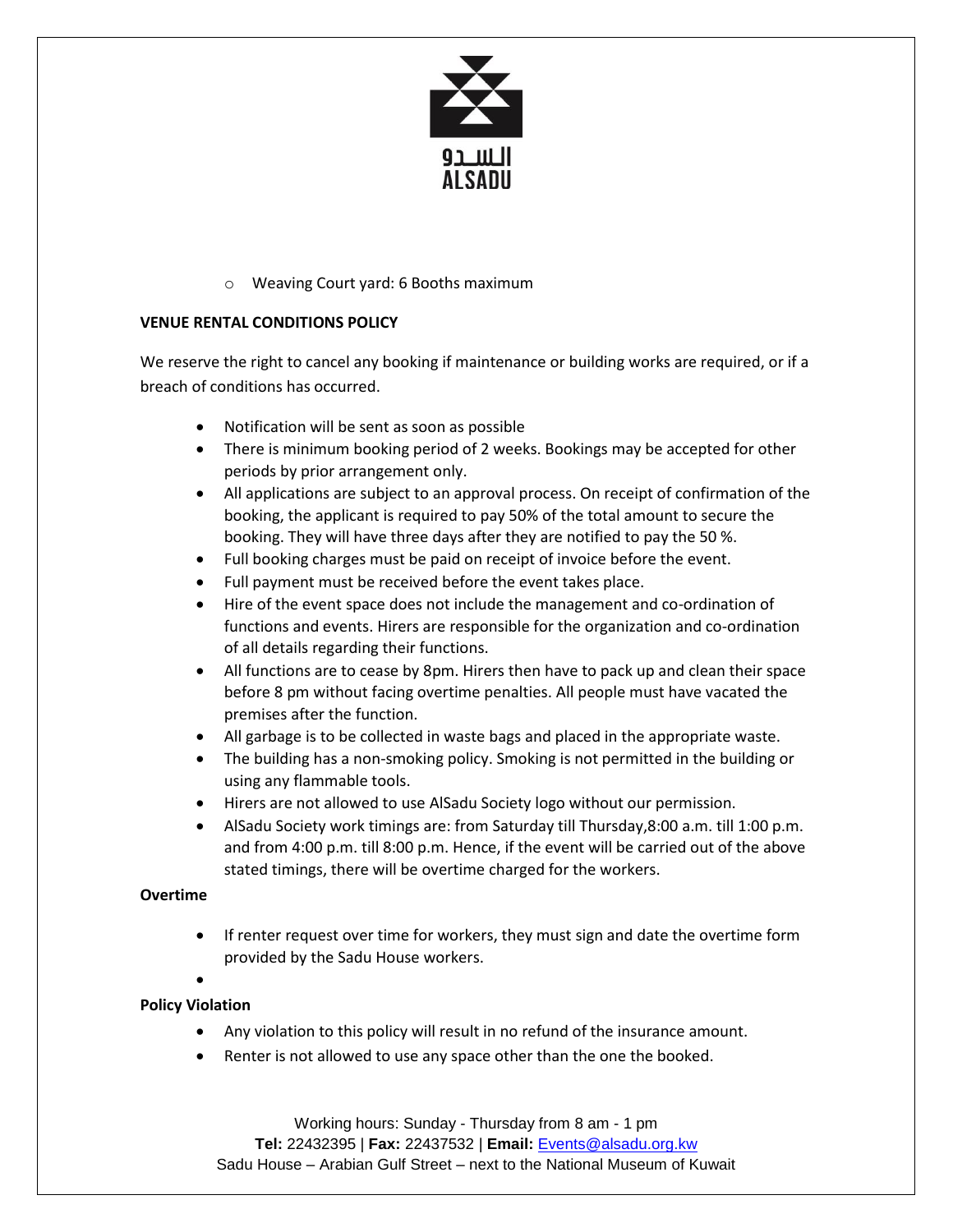

Events that require a fitting room: If the renter needs to use a space to for any fitting rooms, they are to use the Sadu House restroom only. They are not permitted to use the museum or any other space in the house to do so unless they book a gallery room specifically for fitting room purposes which the renter must pay and book for. If the renter does not abide by these rules and instead uses any other premise other than the ones mentioned, the insurance amount will not be refunded.

#### **Regulations for the Use of Sadu House for Events**

The building is to be treated with the utmost respect as a protected building. This includes both in the interior and the exterior of the building. Please observe the following:

#### **Exterior**

- No stakes to be placed in the path around the building.
- No banners to be applied to the exterior of the building.
- No nails, glue, tape, hooks or drilling on walls or floor.
- Only free-standing banners allowed.

#### **Interior**

- There is strictly no use of the permanent exhibition area. It may be left open for guests. No cooking is allowed other than in the kitchen area.
- No drawing pins, nails, hooks or drilling in wood work walls or floor.
- No sticky tape or glue to be applied to woodwork, walls or columns.
- No wire to be used around columns please use soft cotton rope or string.
- Please do not use cutting knives and tools on the tables or other furniture without appropriate protection.
- Please do not use heated appliances on the tables and other furniture without appropriate protection.
- Please do not use hammers or saws on plastic tables without a large protective wood block or use a specialized table.
- Please protect floor and all surfaces when using paint and glues.

## **Electrical load**

Maximum load the Sadu house can hold is 30A